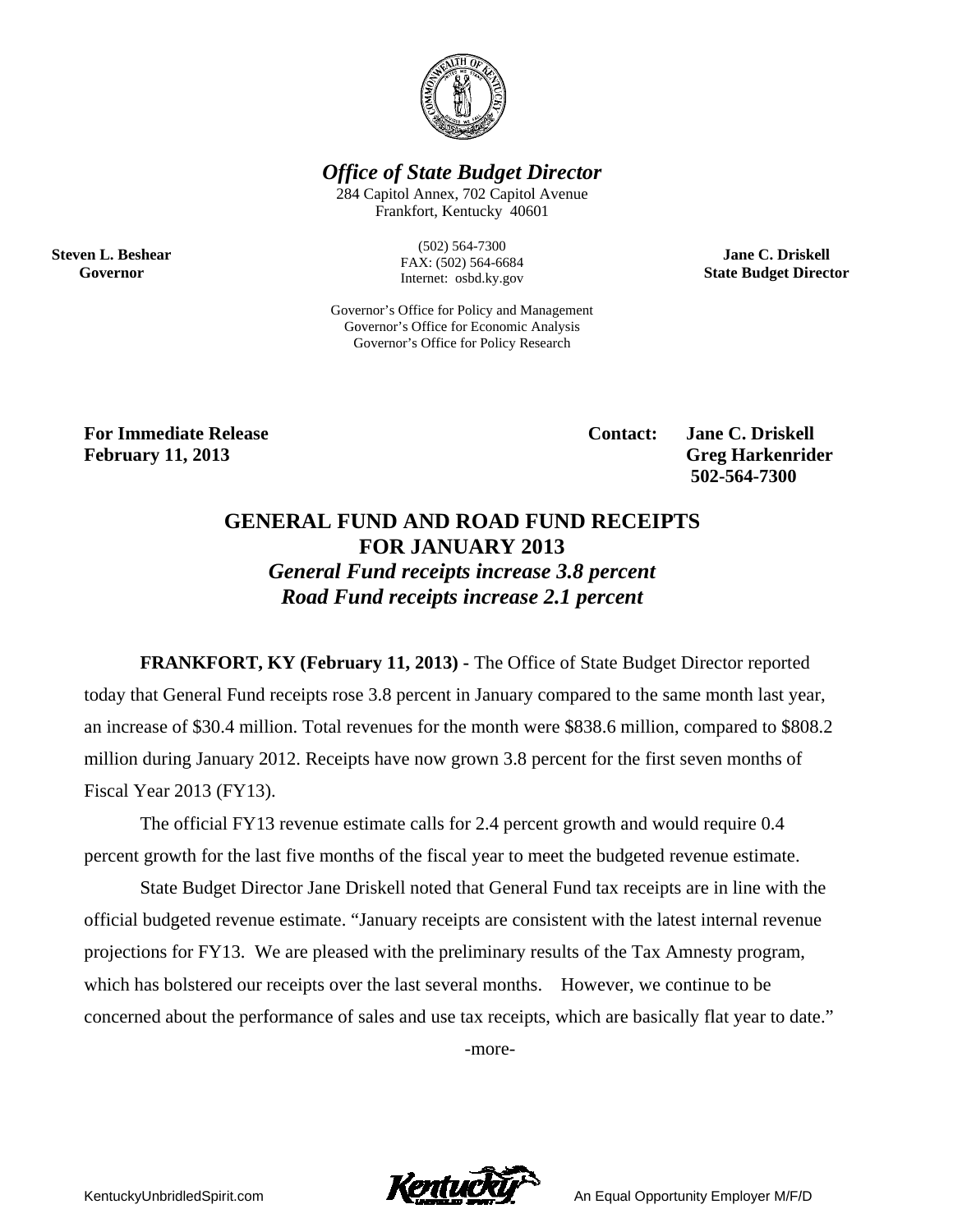The highlights of the latest revenue collections were as follows:

Individual income tax collections rose 35.4 percent and are up 8.8 percent through the first seven months of FY13.

Sales and use tax receipts decreased 2.4 percent for the month and have fallen 0.4 percent year-to date.

Corporation income tax receipts rose 82.7 percent and have increased 7.9 percent in the first seven months of the fiscal year.

Property tax collections dropped 47.2 percent in January but are up 6.0 percent year-to-date. The decline represents the timing impacts of revenue distributions, offsetting much of the favorable revenue reports in the second quarter of FY13.

Cigarette tax receipts decreased 9.2 percent and have now fallen 4.8 percent year-to-date.

Coal severance tax receipts fell 26.8 percent and are down 24.4 percent through the first seven months of the fiscal year.

Road Fund receipts for January totaled \$120.3 million, a 2.1 percent increase over January 2012 levels. Year-to-date receipts for FY13 have grown 3.2 percent.

 The official Road Fund estimate calls for an increase in revenues of 3.9 percent for the fiscal year. Based on year-to-date tax collections, revenues must grow 4.8 percent for the remainder of FY13 to meet that estimate. Driskell noted that "Road Fund revenues are in line with the internal forecast, which predicts we will end the fiscal year slightly under budgeted levels."

Among the accounts, motor fuels rose 1.3 percent. Motor vehicle usage revenue declined 2.9 percent, and license and privilege receipts grew 20.6 percent.

-30-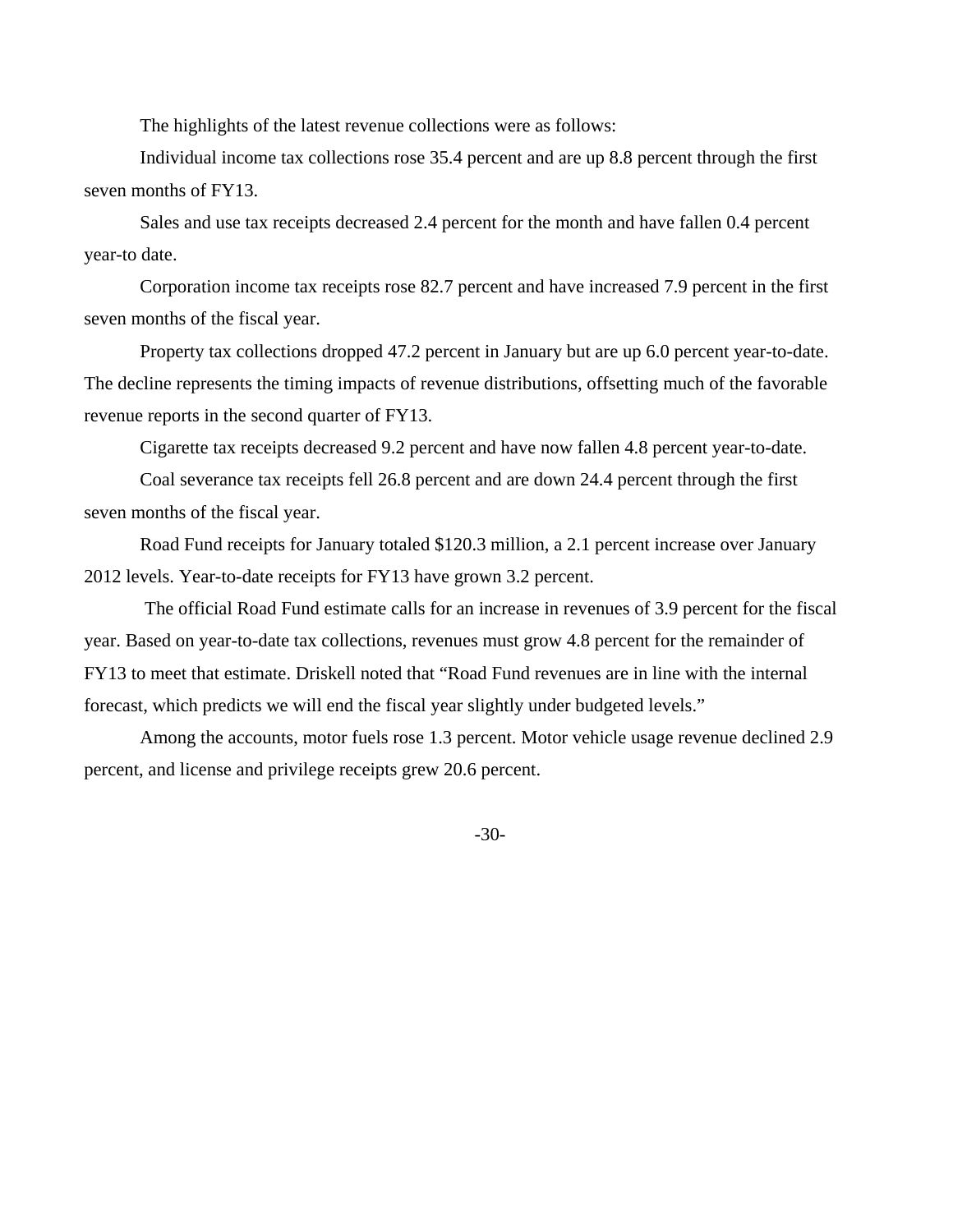## **KENTUCKY STATE GOVERNMENT REVENUE 1. GENERAL FUND REVENUE**

|                                                    | <b>JANUARY</b>         |                        |                   | <b>JULY THROUGH JANUARY</b> |                            |                          |  |
|----------------------------------------------------|------------------------|------------------------|-------------------|-----------------------------|----------------------------|--------------------------|--|
|                                                    | 2013                   | 2012                   | % Change          | FY 2013                     | FY 2012                    | % Change                 |  |
| <b>TOTAL GENERAL FUND</b>                          | \$838,612,434          | \$808,160,939          | 3.8%              | \$5,495,072,149             | \$5,294,546,855            | $3.8\%$                  |  |
| <b>Tax Receipts</b>                                | \$817,281,822          | \$786,976,122          | 3.9%              | \$5,298,195,778             | \$5,117,160,781            | 3.5%                     |  |
| Sales and Gross Receipts                           | \$350,660,857          | \$359,304,358          | -2.4%             | \$2,135,126,151             | \$2,143,481,757            | -0.4%                    |  |
| <b>Beer Consumption</b>                            | 423,382                | 430,089                | $-1.6%$           | 3,668,347                   | 3,570,385                  | 2.7%                     |  |
| Beer Wholesale                                     | 4,129,306              | 4,362,918              | $-5.4%$           | 31,887,892                  | 32,266,523                 | $-1.2%$                  |  |
| Cigarette                                          | 16,569,670             | 18,239,033             | $-9.2%$           | 138,100,992                 | 145,071,464                | $-4.8%$                  |  |
| <b>Distilled Spirits Case Sales</b>                | 13,111                 | 14,024                 | $-6.5%$           | 74,813                      | 72,255                     | 3.5%                     |  |
| <b>Distilled Spirits Consumption</b>               | 1,247,400              | 1,347,544              | $-7.4%$           | 7,319,413                   | 6,998,722                  | 4.6%                     |  |
| <b>Distilled Spirits Wholesale</b>                 | 3,582,731              | 3,685,845              | $-2.8%$           | 19,349,799                  | 18,268,553                 | 5.9%                     |  |
| Insurance Premium                                  | 420,247                | 52,903                 | 694.4%            | 42,230,275                  | 40,627,200                 | 3.9%                     |  |
| Pari-Mutuel                                        | 182,836                | 140,210                | 30.4%             | 2,524,997                   | 1,446,093                  | 74.6%                    |  |
| Race Track Admission                               | 0                      | 17,431                 | $-100.0%$         | 126,070                     | 156,430                    | $-19.4%$                 |  |
| Sales and Use                                      | 314,590,031            | 322,241,123            | $-2.4%$           | 1,826,486,174               | 1,833,247,861              | $-0.4%$                  |  |
| Wine Consumption<br>Wine Wholesale                 | 299,423                | 329,032                | $-9.0%$           | 1,729,831                   | 1,675,098                  | 3.3%<br>2.3%             |  |
| <b>Telecommunications Tax</b>                      | 1,616,513<br>5,922,440 | 1,783,663<br>4,972,184 | $-9.4%$<br>19.1%  | 8,993,025<br>39,928,194     | 8,790,561<br>38,546,839    | 3.6%                     |  |
| <b>Other Tobacco Products</b>                      | 1,662,467              | 1,683,745              | $-1.3%$           | 12,693,802                  | 12,731,398                 | $-0.3%$                  |  |
| Floor Stock Tax                                    | 1,300                  | 4,614                  | $-71.8%$          | 12,528                      | 12,376                     | 1.2%                     |  |
|                                                    |                        |                        |                   |                             |                            |                          |  |
| License and Privilege                              | \$34,937,641           | \$40,431,263           | $-13.6%$          | \$285.974.107               | \$316,890,315              | $-9.8%$                  |  |
| Alc. Bev. License Suspension                       | 25,500                 | 20,400                 | 25.0%             | 229.433                     | 155,200                    | 47.8%                    |  |
| Coal Severance                                     | 19,070,000             | 26,041,461             | $-26.8%$          | 140,635,409                 | 185,967,778                | $-24.4%$                 |  |
| <b>Corporation License</b>                         | 8,506                  | (455, 595)<br>9,642    | ---<br>302.8%     | (434, 817)<br>86,599        | 271,443                    | $\overline{a}$<br>176.6% |  |
| Corporation Organization<br>Occupational Licenses  | 38,840<br>2,200        | 3,709                  | $-40.7%$          | 38,440                      | 31,309<br>46,779           | $-17.8%$                 |  |
| Oil Production                                     | 915,865                | 820,104                | 11.7%             | 6,139,912                   | 5,370,548                  | 14.3%                    |  |
| Race Track License                                 | 0                      | 7,875                  | $-100.0%$         | 196,711                     | 202,875                    | $-3.0%$                  |  |
| <b>Bank Franchise Tax</b>                          | 1,414,647              | 945,777                | 49.6%             | 3,511,609                   | 2,834,051                  | 23.9%                    |  |
| Driver License Fees                                | 41,930                 | 43,135                 | $-2.8%$           | 367,869                     | 348,574                    | 5.5%                     |  |
| <b>Minerals Severance</b>                          | 1,069,256              | 1,199,651              | $-10.9%$          | 8,618,599                   | 10,097,044                 | $-14.6%$                 |  |
| Natural Gas Severance                              | 1,269,059              | 2,928,223              | $-56.7%$          | 7,386,121                   | 15,870,314                 | $-53.5%$                 |  |
| <b>Limited Liability Entity</b>                    | 11,081,839             | 8,866,881              | 25.0%             | 119,198,223                 | 95,694,401                 | 24.6%                    |  |
| Income                                             | \$365,192,826          | \$266,642,458          | 37.0%             | \$2,373,118,266             | \$2,182,244,435            | 8.7%                     |  |
| Corporation                                        | 16,242,300             | 8,888,421              | 82.7%             | 211,112,610                 | 195,570,562                | 7.9%                     |  |
| Individual                                         | 348,950,526            | 257,754,037            | 35.4%             | 2,162,005,656               | 1,986,673,873              | 8.8%                     |  |
|                                                    |                        |                        |                   |                             |                            |                          |  |
| Property<br><b>Building &amp; Loan Association</b> | \$60,632,224<br>0      | \$114,785,597<br>0     | $-47.2%$<br>$---$ | \$457,748,053<br>(15, 820)  | \$431,885,966<br>(46, 134) | 6.0%<br>$\overline{a}$   |  |
| General - Real                                     | 46,189,259             | 80,036,899             | $-42.3%$          | 236,928,645                 | 231,723,806                | 2.2%                     |  |
| General - Tangible                                 | 21,414,854             | 31,809,781             | $-32.7%$          | 150,992,544                 | 147,475,116                | 2.4%                     |  |
| Omitted & Delinquent                               | (6,304,437)            | (1,018,998)            | ---               | 23,665,508                  | 10,539,483                 | 124.5%                   |  |
| <b>Public Service</b>                              | (690, 663)             | 3,926,170              | $---$             | 45,373,108                  | 41,403,568                 | 9.6%                     |  |
| Other                                              | 23,211                 | 31,745                 | $-26.9%$          | 804,068                     | 790,127                    | 1.8%                     |  |
| Inheritance                                        | \$2,227,261            | \$3,331,744            | $-33.2%$          | \$22,862,914                | \$23,159,638               | $-1.3%$                  |  |
| Miscellaneous                                      | \$3,631,013            | \$2,480,702            | 46.4%             | \$23,366,288                | \$19,498,669               | 19.8%                    |  |
| <b>Legal Process</b>                               | 1,335,811              | 1,329,051              | 0.5%              | 11,315,467                  | 11,309,879                 | 0.0%                     |  |
| T. V. A. In Lieu Payments                          | 2,281,694              | 1,134,988              | 101.0%            | 12,037,078                  | 8,167,173                  | 47.4%                    |  |
| Other                                              | 13,507                 | 16,663                 | $-18.9%$          | 13,743                      | 21,617                     | $-36.4%$                 |  |
| <b>Nontax Receipts</b>                             | \$21,114,567           | \$21,069,525           | 0.2%              | \$195,425,835               | \$176,079,503              | 11.0%                    |  |
| <b>Departmental Fees</b>                           | 2,040,174              | 2,351,860              | $-13.3%$          | 12,103,419                  | 12,453,918                 | -2.8%                    |  |
| <b>PSC Assessment Fee</b>                          | 146                    | 1,692                  | $-91.4%$          | 13,076,596                  | 5,437,918                  | 140.5%                   |  |
| <b>Fines &amp; Forfeitures</b>                     | 1,967,227              | 1,702,783              | 15.5%             | 17,093,159                  | 14,372,715                 | 18.9%                    |  |
| Income on Investments                              | (182, 237)             | 62,294                 | ---               | 1,160,127                   | 478,427                    | 142.5%                   |  |
| Lottery                                            | 17,500,000             | 17,500,000             | 0.0%              | 119,266,568                 | 119,000,000                | 0.2%                     |  |
| Sale of NOx Credits                                | 0                      | 12,500                 | $-100.0%$         | 27,604                      | 12,500                     | 120.8%                   |  |
| Miscellaneous                                      | (210, 743)             | (561, 604)             | ---               | 32,698,363                  | 24,324,025                 | 34.4%                    |  |
| Redeposit of State Funds                           | \$216,045              | \$115,293              | 87.4%             | \$1,450,536                 | \$1,306,571                | 11.0%                    |  |